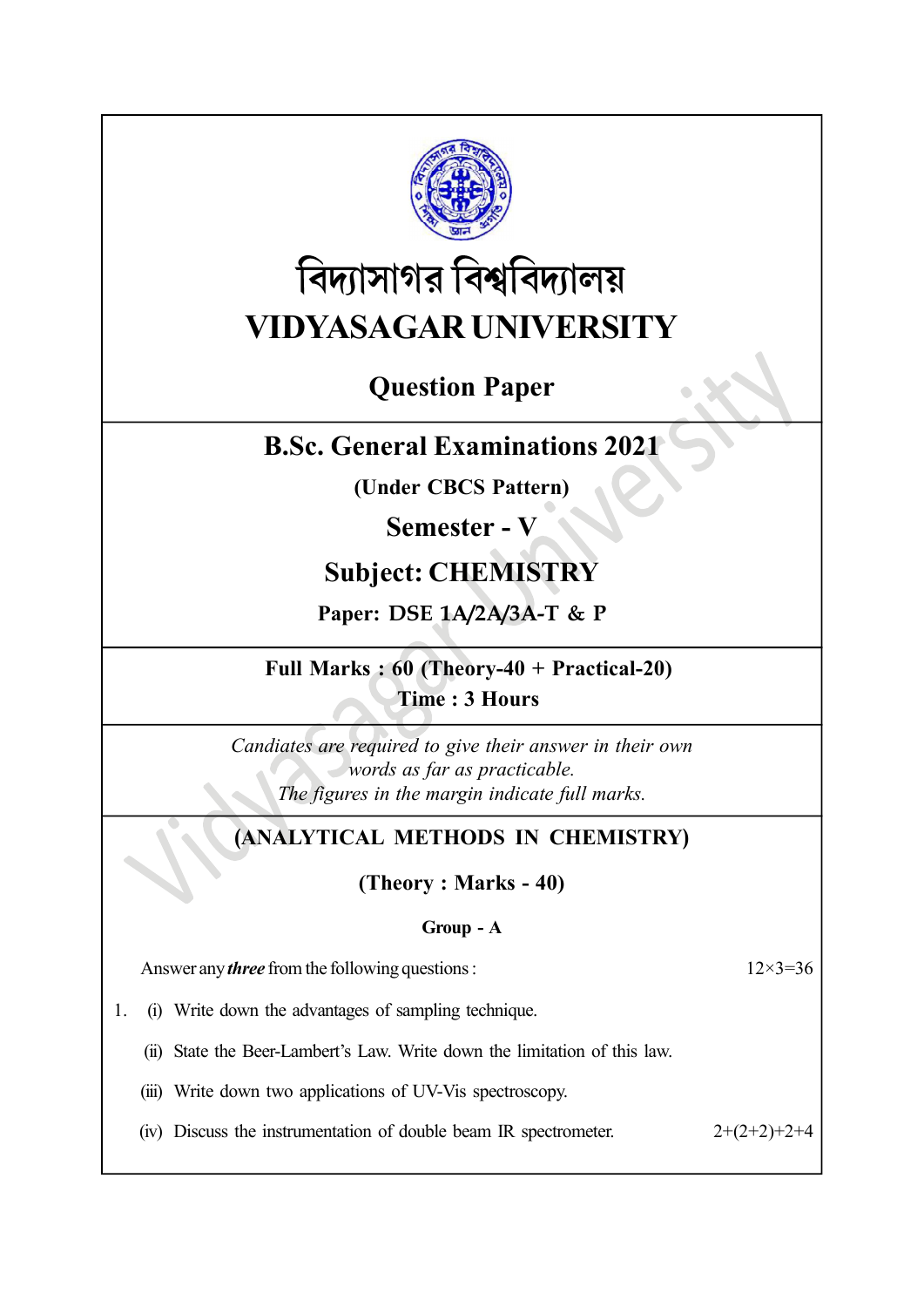2. (i) Write a short note on HPLC. (ii) What is stationary phase in ion exchange chromatography? (iii) Describe the basic principle of flame emission and atomic absorption spectroscopy. (iv) Define thermal method of analysis.  $2+2+(3+3)+2$ 3. (i) Write down the role of computers in instrumental methods of analysis. (ii) Discuss the basic principles of instrumentation of double beam instrument in UV-Visible Spectrometry. (iii) Write a short note on chiral solvent. (iv) Write down difference between F test and t test. (v) What compounds can be determine by gas chromatography ?  $2+5+2+2+1$ 4. (i) How do you determine the composition of metal complexes using Job's method? (ii) Write a short note on ion exchange chromatography. (iii) Write down the principle of thermogravimetry.  $5+3+4$ 5. (i) Discuss the principle of TLC. (ii) How will you determine the end point in conductometric titration of Strong acid with a strong base? (iii) What is error ? Discuss different types of systematic error for an instrumental based chemical analysis. (iv) Write down the name of UV light source of UV-Vis spectrophotometer.  $2+5+(1+3)+1$ 6. (i) Describe the basic principle of solvent extraction. (ii) Write down two application of fluorescence spectroscopy. (iii) What do you mean by potentiometric titration ? (iv) What is used as radiation source in atomic absorption spectroscopy? (v) How will you differentiate keto-enol tautomers in UV-Vis spectroscopy ?  $4+2+2+1+3$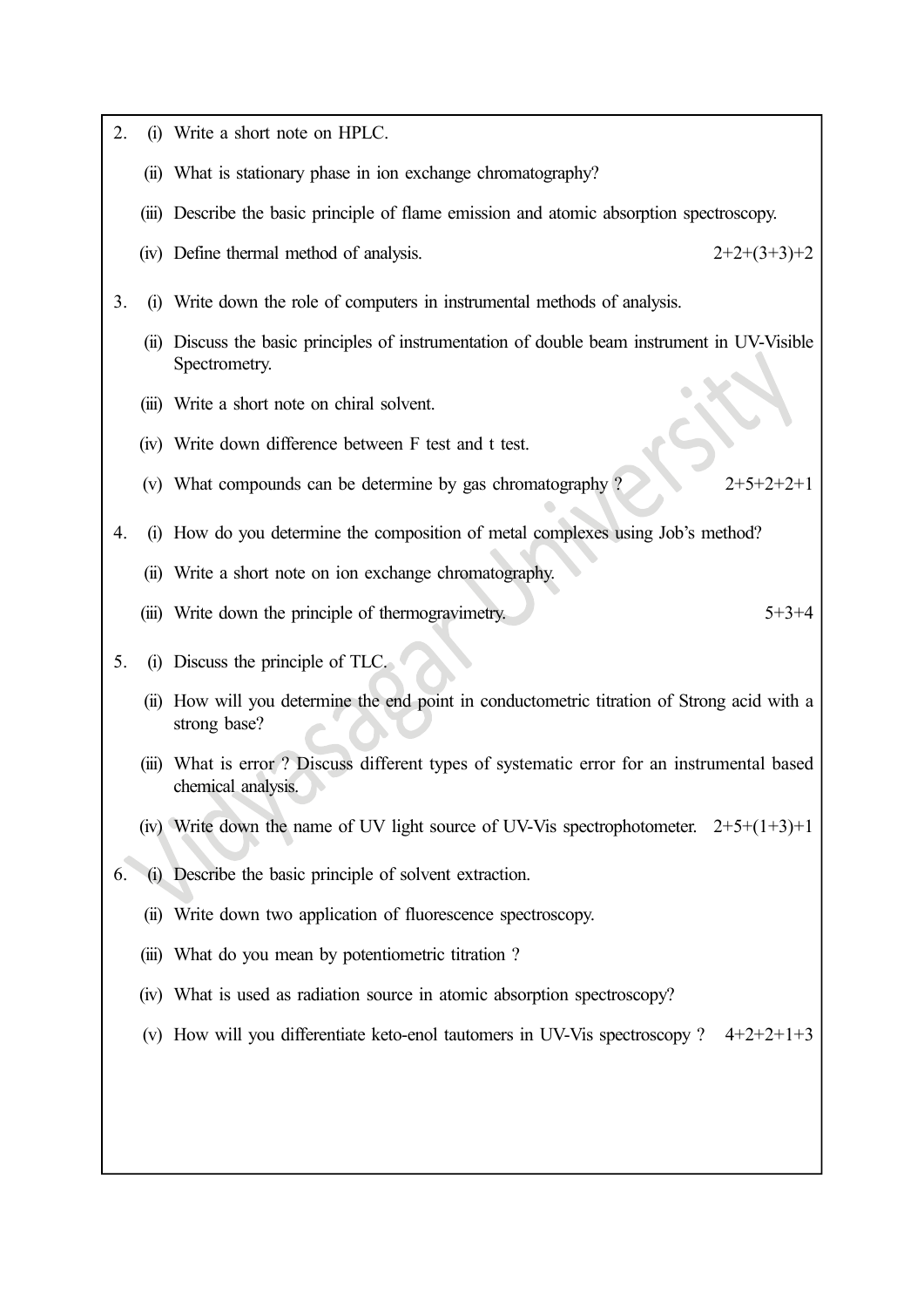|     | Group - B                                                                 |                  |
|-----|---------------------------------------------------------------------------|------------------|
|     | Answer any <i>two</i> from the following questions :                      | $2 \times 2 = 4$ |
| 7.  | Write down the differences between accuracy and precision.                |                  |
| 8.  | What is chiral shift reagent? Give example.                               |                  |
| 9.  | Write down two applications of IR spectroscopy.                           |                  |
| 10. | What is monochromator? Give its uses.                                     |                  |
|     |                                                                           |                  |
|     | বঙ্গানুবাদ<br>বিভাগ - ক                                                   |                  |
|     | নিম্নলিখিত প্রশ্ন থেকে যে কোনো <b>তিনটির</b> উত্তর দাও :                  | $12\times3=36$   |
| 1.  | (i) স্যাম্পলিং কৌশলের সুবিধাগুলি লেখ।                                     |                  |
|     | (ii) বিয়ার-ল্যামবার্টের সূত্রটি লেখ। এই সূত্রের সীমাবদ্ধতা লেখ           |                  |
|     | (iii) UV-Vis স্পেকট্রোস্কোপির দুটি প্রয়োগ লেখ।                           |                  |
|     | (iv) ডাবল বিম IR স্পেকট্রোমিটার যন্ত্র সম্পর্কে সংক্ষিপ্ত আলোচনা কর।      | $2+(2+2)+2+4$    |
| 2.  | HPLC-তে একটি সংক্ষিপ্ত নোট লেখ।                                           |                  |
|     | (ii) আয়ন বিনিময় ক্রোমাটোগ্রাফিতে স্থির পর্যায় কী?                      |                  |
|     | (iii) শিখা নির্গমন এবং পারমাণবিক শোষণ বর্ণালীবিদ্যার মূল নীতি বর্ণনা করো। |                  |
|     | (iv) বিশ্লেষণের তাপীয় পদ্ধতির সম্পর্কে সংক্ষিপ্ত আলোচনা করো।             | $2+2+(3+3)+2$    |
| 3.  | (i) বিশ্লেষণের উপকরণ পদ্ধতিতে কম্পিউটারের ভূমিকা লেখ।                     |                  |
|     | (ii) UV-Vis স্পেকট্রোমেট্রিতে ডাবল বিম যন্ত্রের মূল নীতিগুলি আলোচনা করো।  |                  |
|     | (iii) চিরাল দ্রাবকের উপর একটি সংক্ষিপ্ত নোট লেখ।                          |                  |
|     | (iv) F পরীক্ষা এবং t পরীক্ষার মধ্যে পার্থক্য লেখ।                         |                  |
|     | (v) গ্যাস ক্রোমাটোগ্রাফি দ্বারা কোন যৌগ উপস্থিতি নির্ণয় করা যায়?        | $2+5+2+2+1$      |
| 4.  | (i) Job পদ্ধতি ব্যবহার করে কীভাবে ধাতব কমপ্লেক্সের গঠন নির্ধারণ করা যায়? |                  |
|     | (ii) আয়ন বিনিময় ক্রোমাটোগ্রাফির উপর একটি সংক্ষিপ্ত টীকা লেখ।            |                  |
|     | (iii) থার্মোগ্রাভিমেট্রির নীতিটি লেখ।                                     | $5+3+4$          |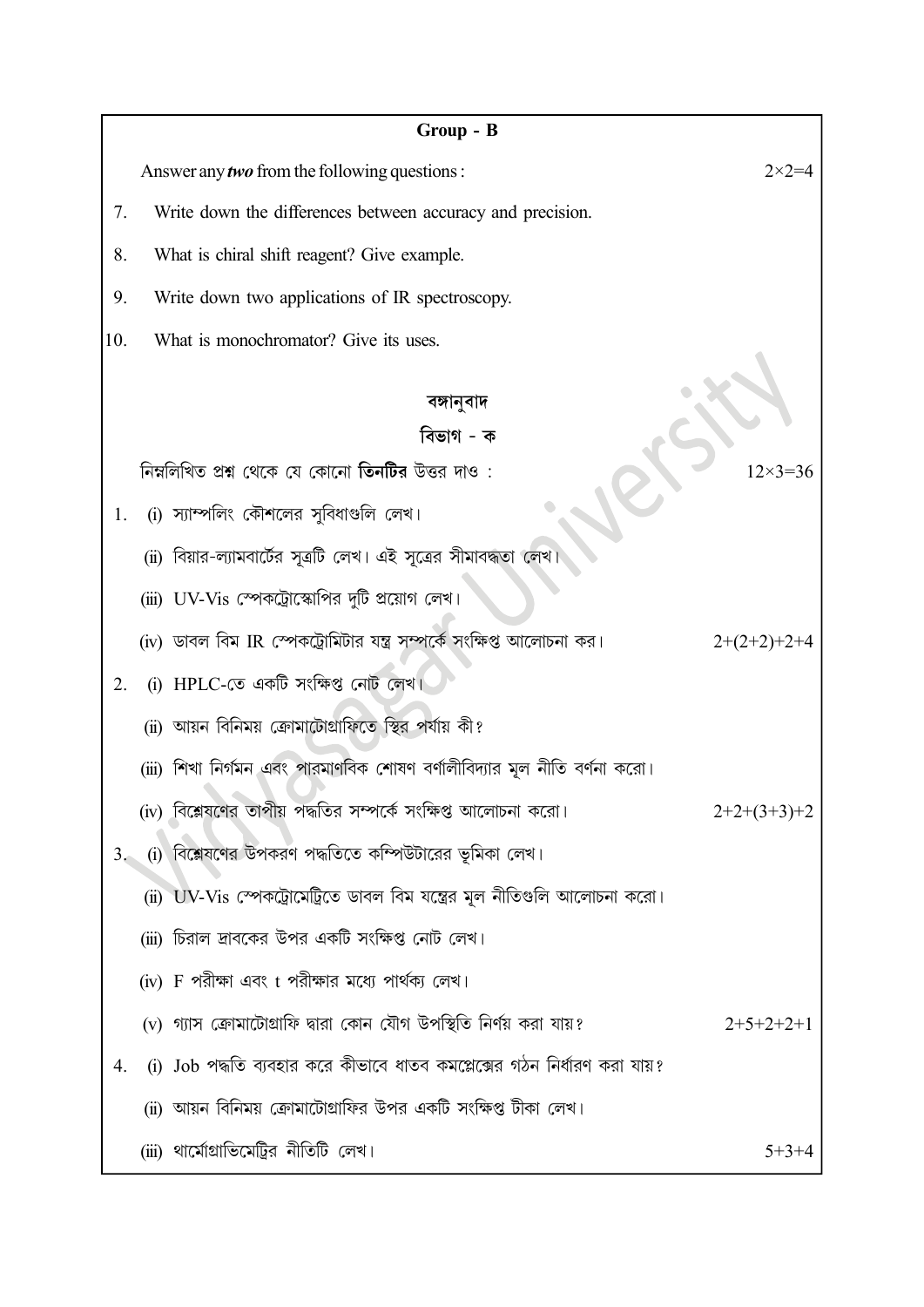- (i) TLC এর কার্যকরী নীতি আলোচনা কর।  $5<sub>1</sub>$ 
	- (ii) তীর ক্ষারকের সাথে তীর অ্যাসিডের কন্ডাক্টমেট্রিক টাইট্রেশন কীভাবে প্রশম বিন্দু নির্ধারণ করা যায়?
	- (iii) Error কি? একটি যন্ত্রভিত্তিক রাসায়নিক বিশ্লেষণের জন্য বিভিন্ন ধরনের Systematic Error আলোচনা করো।
	- (iv) UV-VIS স্পেকটোফোটোমিটারের UV আলোর উ?স লেখ।
- (i) দ্রাবক নিষ্কাশনের মূল নীতি বর্ণনা করো। 6.
	- (ii) ফ্লুরোসেন্স স্পেকট্রোস্কোপির দুটি প্রয়োগ লেখ।
	- (iii) Potentiometric বলতে কি বুঝ?
	- (iv) পারমাণবিক শোষণ স্পেকট্রোস্কোপিতে বিকিরণের উৎস হিসেবে কী ব্যবহার করা হয়?
	- (v) আপনি কিভাবে UV-VIS স্পেকট্রোস্কোপিতে keto-enol tautomers কে আলাদা করবেন?

 $4+2+2+1+3$ 

 $2+5+(1+3)+1$ 

#### বিভাগ-খ

নিম্নলিখিত প্রশ্নগুলির মধ্যে যে কোনো দুটির উত্তর দাও

 $2 \times 2 = 4$ 

- 7. accuracy এবং precision মধ্যে পার্থক্য লিখ।
- কাইরাল শিফট বিকারক কি? উদাহরণ দাও। 8.
- IR স্পেকট্রোস্কোপির দুটি প্রয়োগ লেখ। 9.
- 10. monochromator কাকে বলে? এর ব্যবহার দাও।

### (Practical: Marks - 20)

#### Group - A

Answer any one of the following :

- $15 \times 1 = 15$
- Separation and identification of the monosaccharide present in the given mixture (glucose 1. and fructose) by paper chromatography.
	- (a) Draw a sketch of chromatogram.
	- (b) Calculate  $R_f$  values for each spot of the mixture being separated.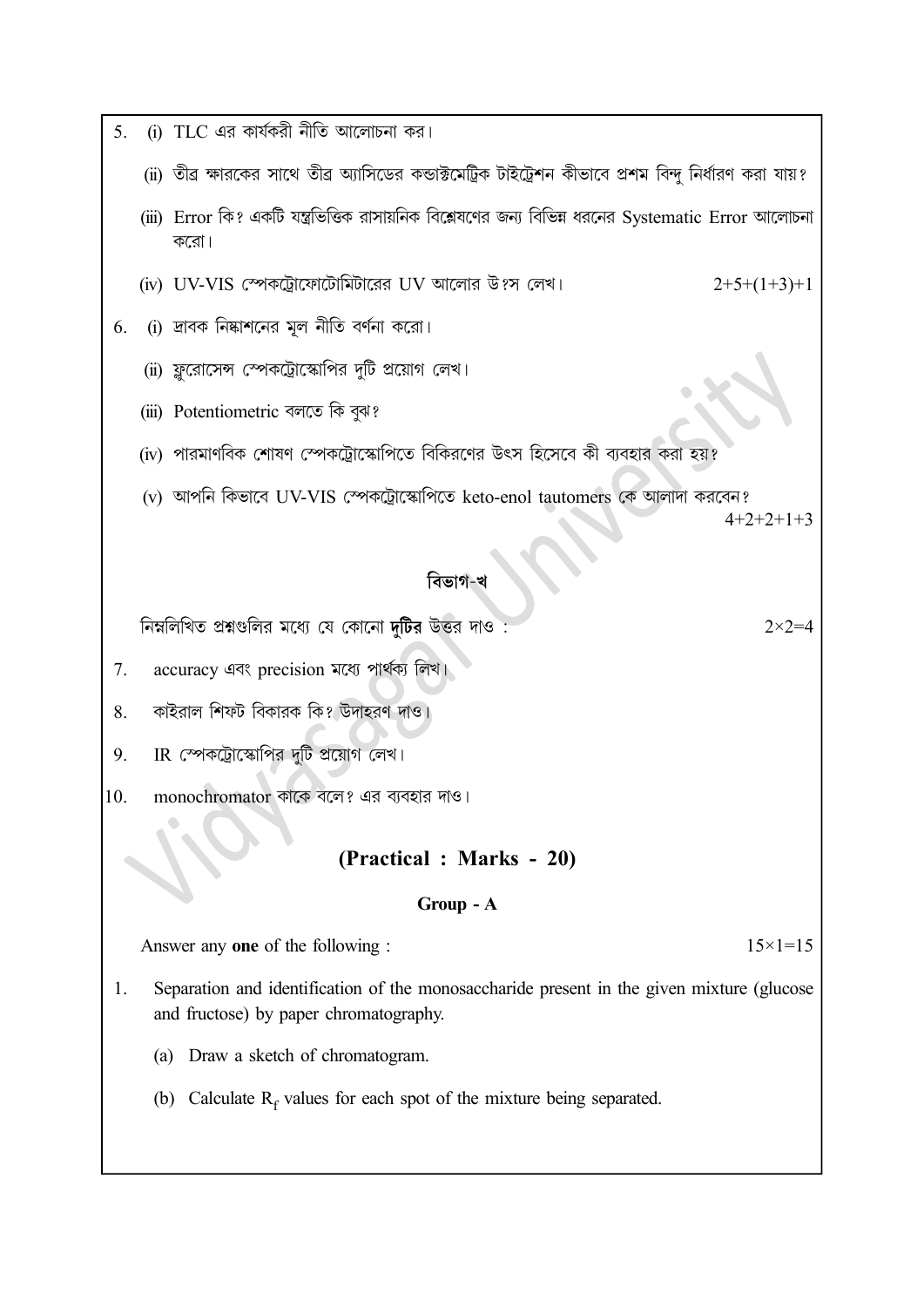(c) By comparing the  $R_f$  values of the mixture along with those for the standards, state what sugars does this mixture contain? Determine the pH of the given fruit juices.  $\overline{2}$ .  $\overline{3}$ . Determination of dissolved oxygen in effluent water sample by Winkler's method.  $Group - B$  $5 \times 1 = 5$ Answer any one of the following :  $\overline{4}$ . Write down the principle involved in the pH determination of soil.  $5.$ Write down the methodology of determining Na, Ca and Li in cola drinks. Briefly discuss the principle involved in the ion exchange method. 6. বঙ্গানবাদ Group - A যে কোনো **একটি** প্রশ্নের উত্তর দাও :  $15 \times 1 = 15$ পেপার ক্রোমাটোগ্রাফি দ্বারা প্রদত্ত মিশ্রণে (গ্লুকোজ এবং ফ্রুক্টোজ) উপস্থিত মনোস্যাকারাইডের পৃথকীকরণ 1. এবং সনাক্তকরণ। (ক) ক্রোমাটোগ্রামের একটি স্কেচ আঁকো। (খ) আলাদা করা মিশ্রণের প্রতিটি স্থানের জন্য  $R_f$  মান গণনা করো। (গ) মিশ্রণের  $R_f$ মানগুলির সাথে তুলনা করে বলো যে এই মিশ্রণে কী কী শর্করা রয়েছে?  $2.$ প্রদত্ত ফলের রসের pH নির্ধারণ করো। উইঙ্কলারের পদ্ধতিতে বর্জ জলের নমুনায় দ্রবীভূত অক্সিজেনের নির্ণয় করো।  $3<sub>o</sub>$ Group - B যে কোনো **একটি** প্রশ্নের উত্তর দাও :  $5 \times 1 = 5$ মৃত্তিকার pH নির্ণয়ের নীতিটি বর্ণনা কর।  $\overline{4}$ . 5. কোলা পানীয়তে Na. Ca এবং Li এর নির্ণয় পদ্ধতিটি লেখ। আয়ন এক্সচেঞ্জ পদ্ধতির নীতি আলোচনা কর। 6.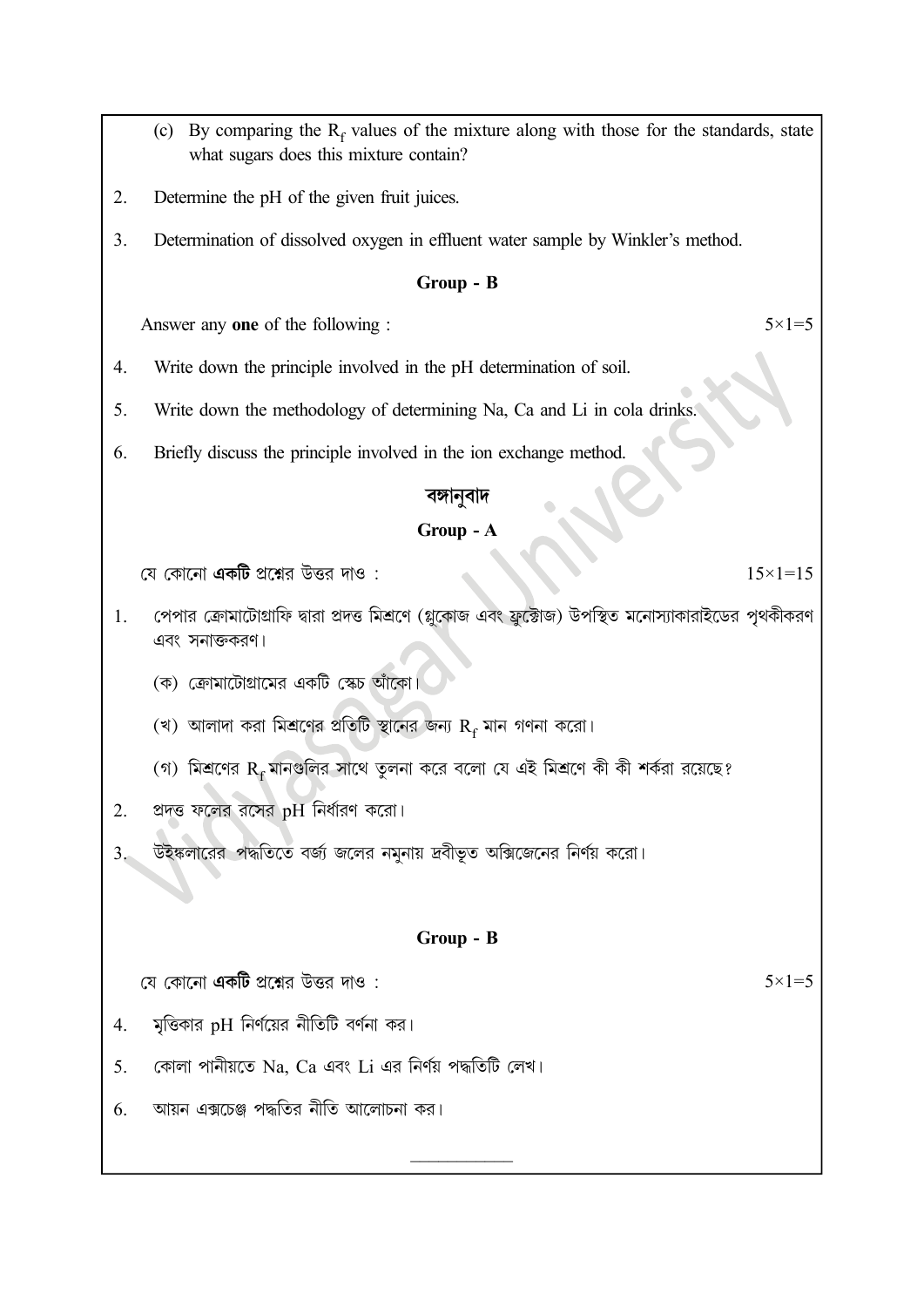Or,

# Polymer Chemistry

### (Theory : Marks - 40)

#### Group - A

Answer any *three* from the following questions :  $12\times3=36$ 

1. What is meant by Cohesive Energy density ? Explain how structural irregularity is related to crystallising of polymers ? Define the terms Addition polymerisation and Condensation polymerisation. What do you mean by liquid crystallise polymer?

 $3+3+(2+2)+2$ 

2. Briefly describe the structure, method of preparation and applications of acrylic copolymer and bakelite. What is Zeigler Natta Catalyst ? Write its structure.

 $5 \times 2 + 1 + 1$ 

3. Write short note on HDPE and LDPE. Define number average molecular weight and weight average molecular weight. How can a polymer be made to conduct electricity?

 $(3\times2)+(2\times2)+2$ 

- 4. Define the terms Tg and Tm of polymers. Write down three differences between thermoplastics and thermosets. Discuss the rate of initiation in free radical polymerisation. What is spherulites?  $(2\frac{1}{2} \times 2) + 3 + 3 + 1$
- 5. Write short notes on Flory-Huggins theory and conducting polymers. How mechanical properties of polymers are affected by temperature ?  $(5\times2)+2$
- 6. Write down WLF equation expressing the relationship between viscosity and absolute temperature. Discuss the method of determination of molecular weight of a polymer by viscometry. What do you mean by syndiotactic polymers?  $5+5+2$

### Group - B

Answer any *two* questions :  $2 \times 2 = 4$ 

- 7. Define homopolymer and Copolymer.
- 8. What do you mean by poly dispersity index? What does it signify?
- 9. What is meant by Vulcanization of rubbers?
- 10. What are the monomer used to prepare Novalac and poly urethranes ?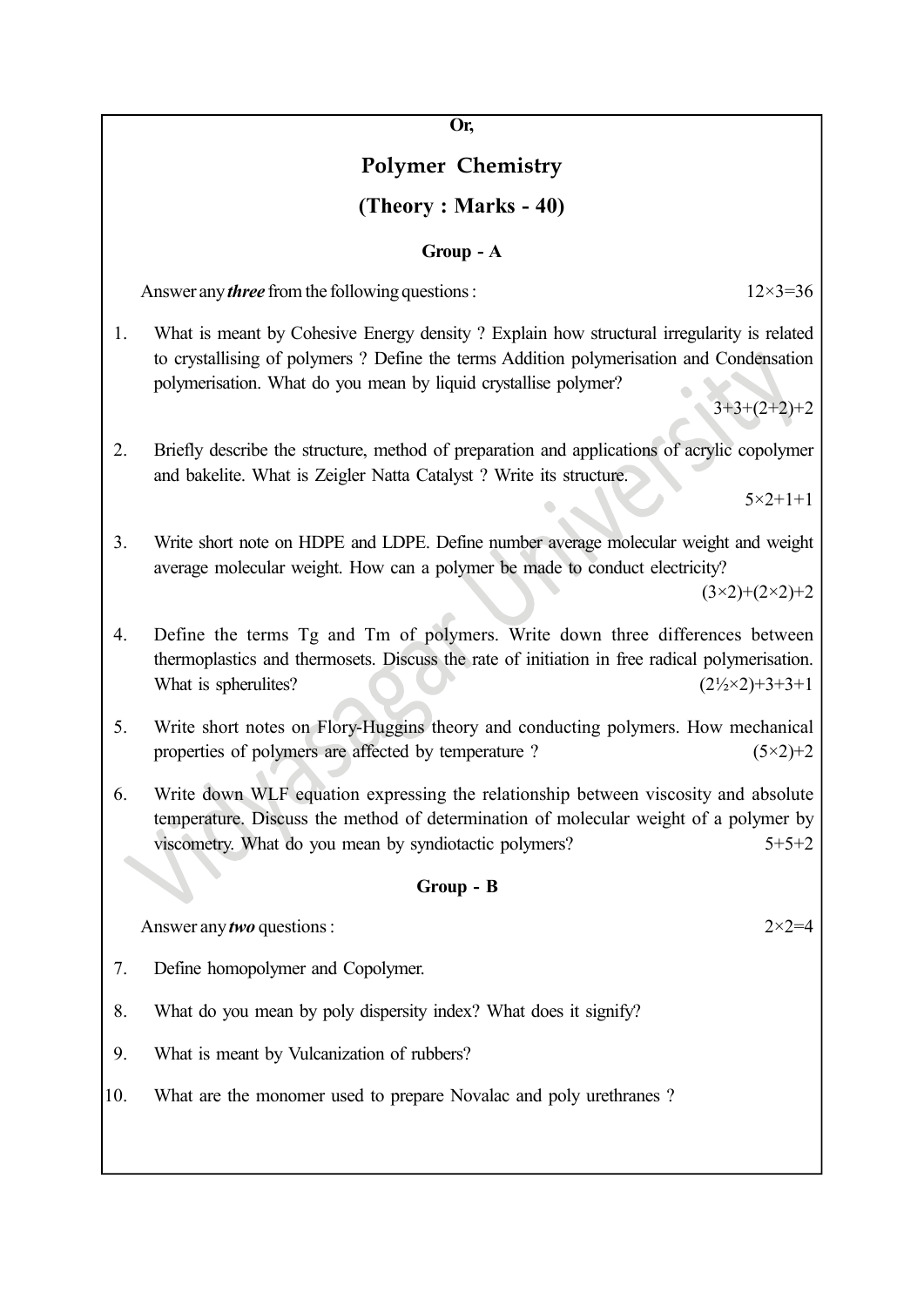#### বঙ্গানবাদ

#### বিভাগ - ক

নিম্নলিখিত প্রশ্ন থেকে যে কোনো তিনটির উত্তর দাও:

Cohesine Energy Density বলতে কি বোঝ? পলিমার এর গঠনের অনিয়মের (irregularity of structure) 1. সাথে কেলাসিত হওয়ার প্রবণতার সম্পর্ক কি? Addition (যত) Polymerisation এবং Condensation (সংঘনন) Polymerisation এর সংজ্ঞা লেখ। তরল কেলাসিত পলিমার কি?

 $3+3+(2+2)+2$ 

- Acrylic polymer এবং Bakelite এর প্রস্তুতি, গঠন এবং ব্যবহার সংক্ষেপে আলোচনা কর। জিগলার  $2.$ নাটা অনঘটক কি? এর গঠন লেখ।  $5 \times 2 + 1 + 1$
- HDPE (উচ্চ ঘনত্বযুক্ত পলিথিন) এবং LDPE (নিম্ন ঘনত্বযুক্ত পলিথিন) এর ওপর সংক্ষিপ্ত টীকা লেখ।  $3.$ Number average molecular weight এবং Weight average molecular weight এর সংজ্ঞা দাও। কোন পলিমার কে কিভাবে তড়িৎ পরিবাহী পলিমারে রূপান্তর করা যায়?

 $(3\times2)+(2\times2)+2$ 

- কোন পলিমার এর Tg এবং Tm এর সংজ্ঞা লেখ। থার্মোপ্লাসটিক এবং থার্মোসেট পলিমার এর তিনটি  $\overline{4}$ . পার্থক্য লেখ। যুক্ত মূলক পলিমারাইজেশন বিক্রিয়ার সূচনা (Initiation) পর্যায় এর হার সম্বন্ধে আলোচনা কর। স্ফেরুলাইট কি?  $(2\frac{1}{2} \times 2) + 3 + 3 + 1$
- Flory-Haggins theory এবং পরিবাহী পলিমার এর ওপর সংক্ষিপ্ত টীকা লেখ। পলিমারের যান্ত্রিক ধর্মাবলী 5. (mechanical properties) র সাথে তাপমাত্রার সম্পর্ক নির্ণয় কর।

 $(5×2)+2$ 

WLF সমীকরণটি লেখ এবং পলিমারের সান্দ্রতা ও পরম তাপমাত্রার সম্পর্কটি ব্যাখ্যা কর। সান্দ্রতা 6. পরিমাপক পদ্ধতিতে পলিমারের আনবিক ওজন নির্ণয়ের পদ্ধতি আলোচনা কর। Syndiotactic পলিমার বলতে কি বোঝ?  $5+5+2$ 

### বিভাগ - খ

নিম্নলিখিত প্রশ্ন থেকে যে কোনো দটির উত্তর দাও:

 $2 \times 2 = 4$ 

- 7. Homopolymer এবং Copolymer এর সংজ্ঞা লেখ।
- Polydispersity index বলতে কি বোঝ? এর তাৎপর্য আলোচনা কর। 8.
- রবারের Vulcanization বলতে কি বোঝ? 9.
- Novalac 6 এবং পলিউরিথান এ মনোমার হিসাবে কি কি ব্যবহার করা হয়?  $10.$

 $3 \times 12 = 36$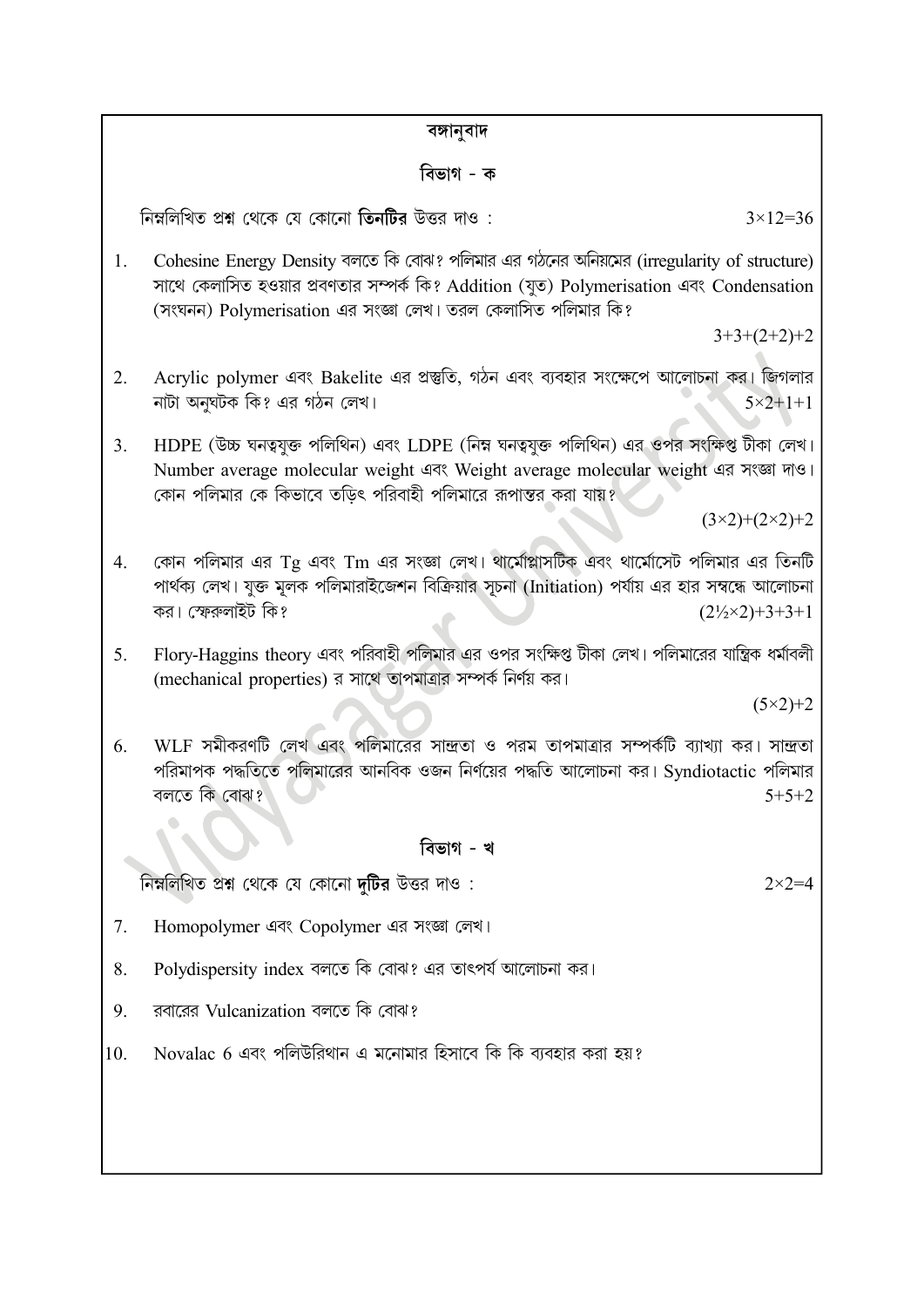## (Practical: Marks - 20)

#### Group - A

Answer any one question :

- 1. Describe the procedure of determination of hydroxyl number of 2-polymer.
- $2.$ How can Nylon 6,6 and Nylon 6 be prepared in the laboratory? Also mention the principle involved therein.
- Explain the method of redox polymerisation of acrylamide.  $\overline{3}$ .

#### Group - B

Answer any one of the following:

- Discuss the principle involved in purification of polymers. 4.
- $5<sub>1</sub>$ How is polyacrylonitrile prepared in the laboratory?
- Briefly describe the principle involved in the preparation of polyester from isopthaloyl chloride 6. and phenolphthalein.

#### বঙ্গানবাদ

### বিভাগ-ক

যে কোনো **একটি** প্রশ্নের উত্তর দাও

পলিমার এর হাইডক্সিল নাম্বার নির্ণয়ের পদ্ধতি আলোচনা কর।  $\mathbf{1}$ .

- প্রস্তুতির নীতি উল্লেখ সহ Nylon 6,6 এবং Nylon 6 এর পরীক্ষাগার প্রস্তুতি আলোচনা কর। 2.
- অ্যাক্রাইল্যামাইড এর রেডক্স পলিমারাইজেশন এর পদ্ধতি আলোচনা কর।  $\overline{3}$ .

### বিভাগ-খ

যে কোনো **একটি** প্রশ্নের উত্তর দাও:

- পলিমার বিশুদ্ধিকরণের নীতি আলোচনা কর।  $\overline{4}$ .
- 5. পরীক্ষাগারে কিভাবে পলিঅ্যাক্রাইলোনাইট্রাইল প্রস্তুত করবে?
- আইসোথ্যালোইল ক্লোরাইড এবং ফেনফথ্যালীন থেকে পলিএস্টার প্রস্তুতির নীতিটি লেখ। 6.

 $5 \times 1 = 5$ 

 $15 \times 1 = 15$ 

 $5 \times 1 = 5$ 

 $15 \times 1 = 15$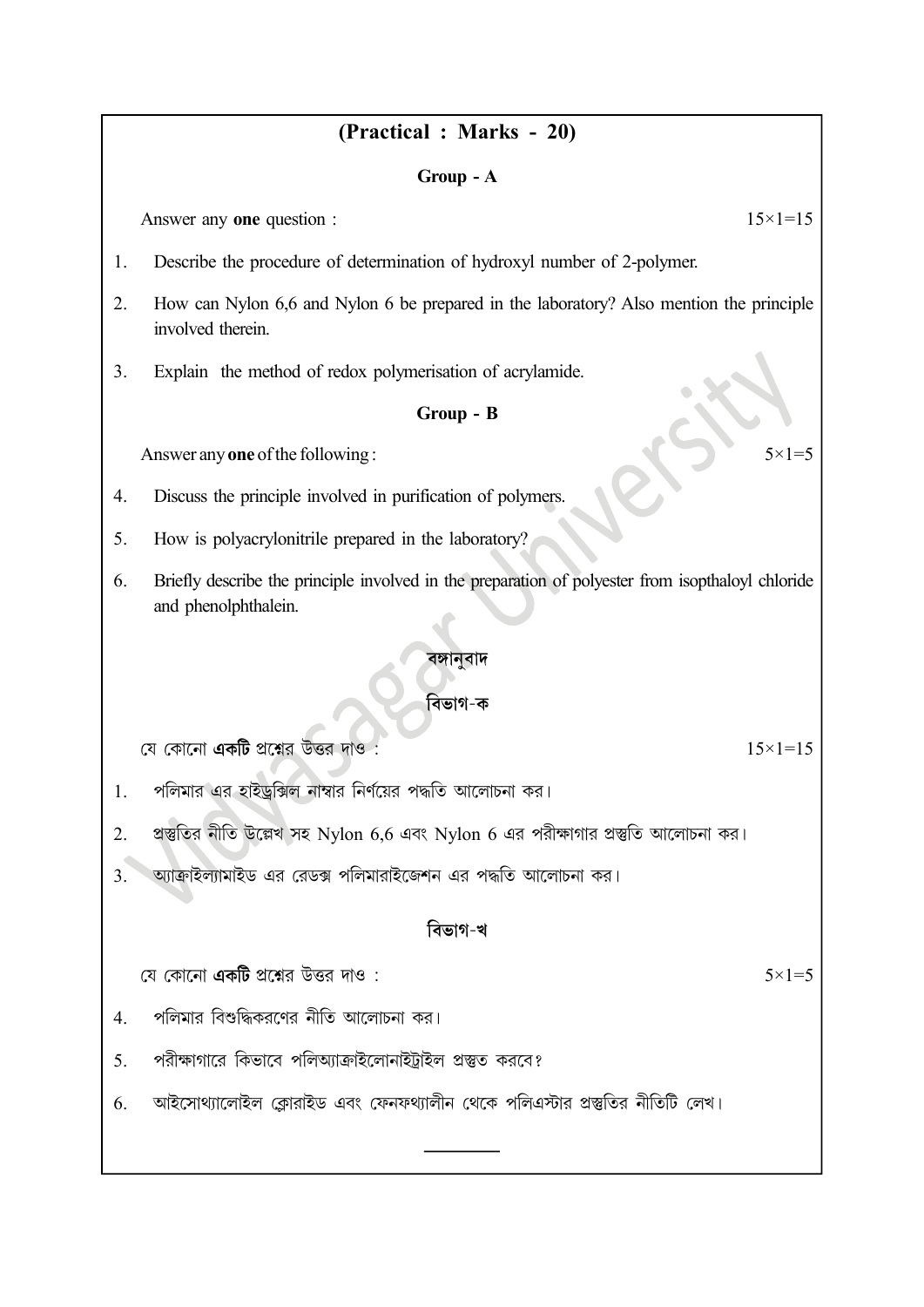# Instrumental Methods of Chemical Analysis

#### (Theory : Marks - 40)

#### Group - A

Answer any *three* from the following questions :  $12 \times 3 = 36$ 

- 1. (a) Define the optical rotation. How is it measured in polarimeter ?
	- (b) Write down Three applications of UV-Vis spectroscopy.
	- (c) Write down the basic principle of X-Ray spectroscopy.
	- (d) What do you mean by fluorescent radiation ?
	- (e) The wave length associated with an UV-Vis radiation is 385 nm. Determine the energy associated with it in Kcal/mole.  $4+2+2+2+2+2$
- 2. (a) Briefly explain the separation of lanthanides by ion exchange method.
	- (b) What is Hollow cathode lamp and Thermo couple.
	- (c) Discuss the Principle of TLC.
	- (d) Write down the most important source of IR light.  $3+4+3+2$
- 3. (a) Describe the basic principle of column chromatography?
	- (b) Describe the procedure for separation of pigments present in leaves by thin layer chromatography.
	- (c) Give the schematic diagram of UV-Vis spectrometer and describe the diagram.
	- (d) What is  $R_f$  value ? value ?  $2+4+4+2$

- 4. (a) Give a brief discussion on instrumentation of NMR spectrometer with diagram.
	- (b) Write down the difference between superficial Fluid and Gas chromatography?
	- (c) Discuss with an example, how does IR spectroscopy help to make a quantitative estimation of an organic mixture.
	- (d) How structural isomer can be distinguished by NMR spectroscopy?  $4+3+3+2$

Or,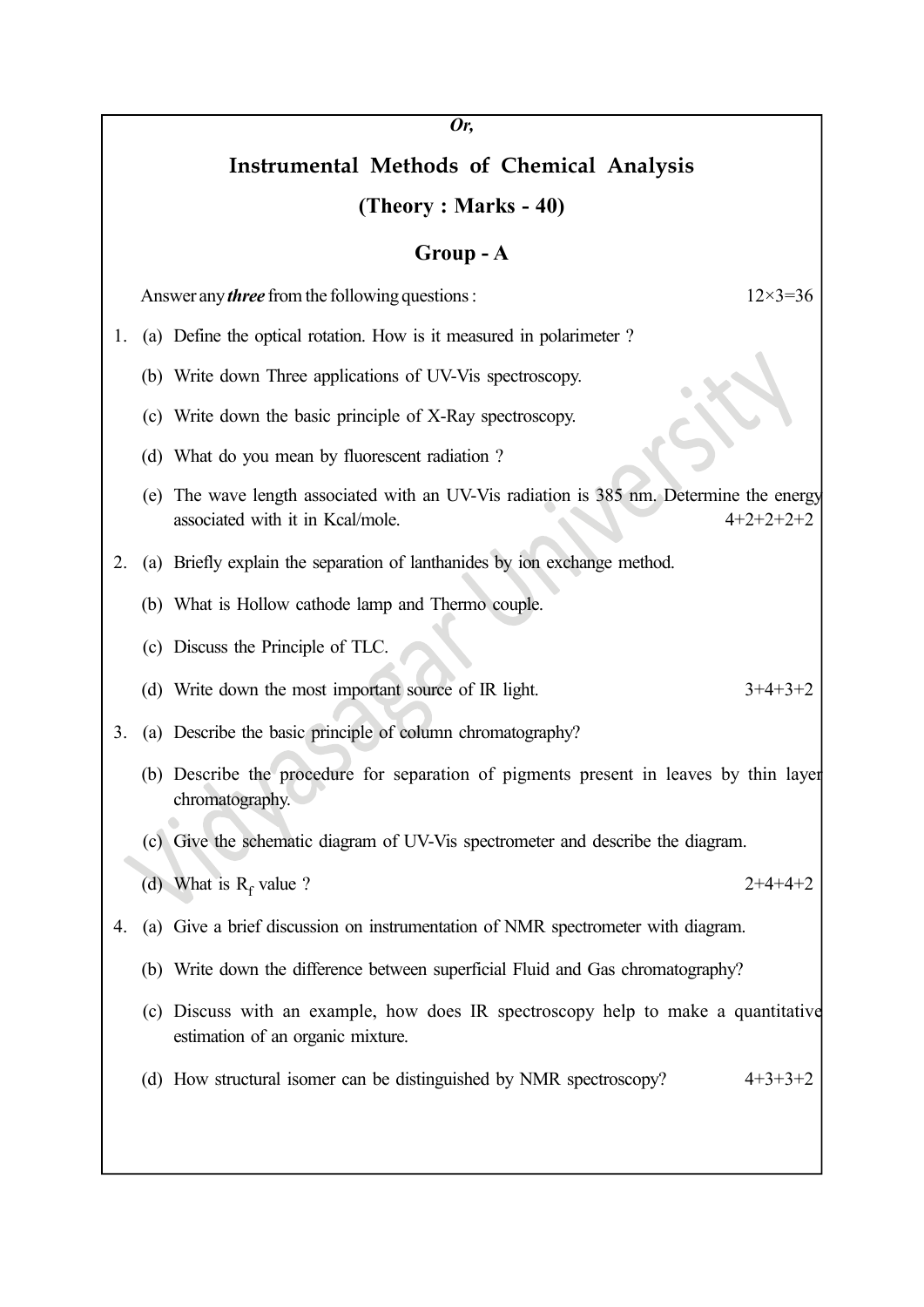| 5.  | (a) Describe the method of thin layer chromatography.                                                             |
|-----|-------------------------------------------------------------------------------------------------------------------|
|     | (b) Do you need any solvent for determining the NMR of an organic compound?                                       |
|     | (c) Why TMS is used as a reference standard in NMR spectroscopy?                                                  |
|     | (d) Define the term "magnetic field".                                                                             |
|     | (e) Which type of nuclei show magnetic properties for the purpose of NMR spectroscopy?                            |
|     | $2+2+2+2+2+2$<br>(f) What do you mean by induced magnetic field?                                                  |
| 6.  | (a) Write down the important features of mass spectroscopy.                                                       |
|     | (b) Write down the effect of isotope substitution in vibrational spectroscopy.                                    |
|     | (c) Draw the schematic diagram of thermobalance and briefly explain the function of its<br>$3+4+5$<br>components. |
|     | <b>Group - B</b>                                                                                                  |
|     | $2 \times 2 = 4$<br>Answer any two:                                                                               |
| 7.  | What happen when a substance is irradiated with infrared radiation?                                               |
| 8.  | What do you mean by fundamental vibration and overtone?                                                           |
| 9.  | What is spin-spin splitting ? Define coupling constant.                                                           |
| 10. | Write down the basic principles of Mass Spectrometry.                                                             |
|     | বঙ্গানুবাদ                                                                                                        |
|     | বিভাগ-ক                                                                                                           |
|     | নিম্নলিখিত তিনটি প্রশ্নের উত্তর দাও :<br>$12 \times 3 = 36$                                                       |
| 1.  | (a) Optical rotation কাকে বলে? Polarimeter দ্বারা কিভাবে এর পরিমাপ করা যায়?                                      |
|     | (b) UV-Vis spectroscopy এর তিনটি প্রয়োগ লেখো।                                                                    |
|     | (c) X-Ray Spectroscopy এর মৌলিক নীতি ব্যাখ্যা কর।                                                                 |
|     | (d) fluorescent বিকিরণ বলতে কি বোঝ?                                                                               |
|     | (e) UV-Vis তরঙ্গের তরঙ্গ দৈর্ঘ্য 385 nm, এর শক্তি নির্ণয় কর। (Kcal/mole)<br>$4+2+2+2+2$                          |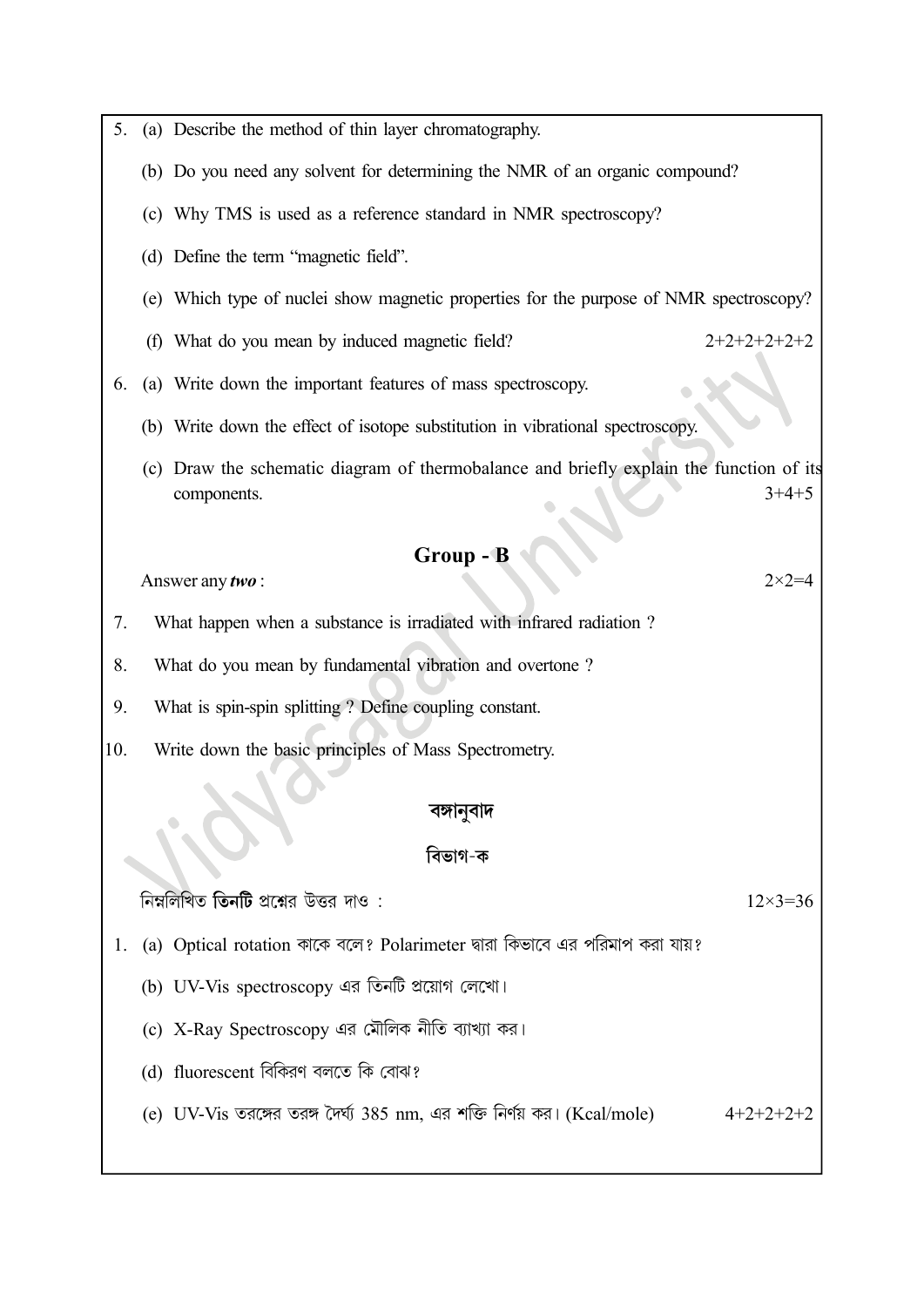| 2. | (a) Lanthanides এর পৃথকীকরণ Ion-exchange পদ্ধতিতে ব্যাখ্যা কর।             |               |
|----|----------------------------------------------------------------------------|---------------|
|    | (b) Hollow cathode lamp এবং Thermo couple কি?                              |               |
|    | (c) TLC এর নীতি ব্যাখ্যা কর।                                               |               |
|    | (d) IR তরঙ্গে উৎস কি?                                                      | $3+4+3+2$     |
| 3. | (a) Column chromatography এর সাধারণ নীতি ব্যাখ্যা কর।                      |               |
|    | (b) TLC এর মাধ্যমে পাতার রঞ্জক কণার পৃথকীকরণ ব্যাখ্যা কর।                  |               |
|    | (c) UV-Vis spectrometer এর চিত্র অঙ্কন কর ও বর্ণনা দাও।                    |               |
|    | (d) $R_f$ value कि?                                                        |               |
| 4. | (a) NMR Spectrometer এর চিত্র সহ বিশদ বর্ণনা দাও।                          |               |
|    | (b) Superficial fluid এবং Gas chromodography এর পার্থক্য লেখ।              |               |
|    | (c) অবহেলিত Spectroscopy দ্বারা জৈব যৌগ সনাক্ত করার পদ্ধতি বর্ণনা কর।      |               |
|    | (d) NMR দ্বারা structural isomer কিভাবে পৃথক করবে।                         | $4+3+3+2$     |
| 5. | (a) Thin layer chromatography র পদ্ধতি বর্ণনা কর।                          |               |
|    | (b) NMR করবার জন্য কোন দ্রাবকের প্রয়োজন হয় কি?                           |               |
|    | (c) TMS কেন Reference হিসাবে ব্যবহার করা হয় NMR এর জন্য?                  |               |
|    | (d) "Magnetic field" - শব্দটি ব্যাখ্যা কর।                                 |               |
|    | (e) NMR এর জন্য কোন ধরণের Nuclei প্রয়োজন?                                 |               |
|    | (f) Induced magnetic field বলতে কি বোঝ?                                    | $2+2+2+2+2+2$ |
| 6. | (a) Mass spectroscopy এর গুরুত্বপূর্ণ বৈশিষ্ট্যগুলি লেখ।                   |               |
|    | (b) Vibrational spectroscopy তে isotope এর প্রতিস্থাপনের প্রভাব বর্ণনা কর। |               |
|    | (c) Thermo balance এর চিত্র অঙ্কন কর ও এর বিভিন্ন অংশের কাজ ব্যাখ্যা কর।   | $3+4+5$       |
|    | বিভাগ-খ                                                                    |               |
|    | নিম্নলিখিত প্রশ্নের মধ্যে যে কোনো দুটিপ্রশ্নের উত্তর দাও :                 | $2\times2=$   |
| 7. | একটি পদার্থকে অবলোহিত তরঙ্গ দ্বারা আঘাত করিলে কি হয়?                      |               |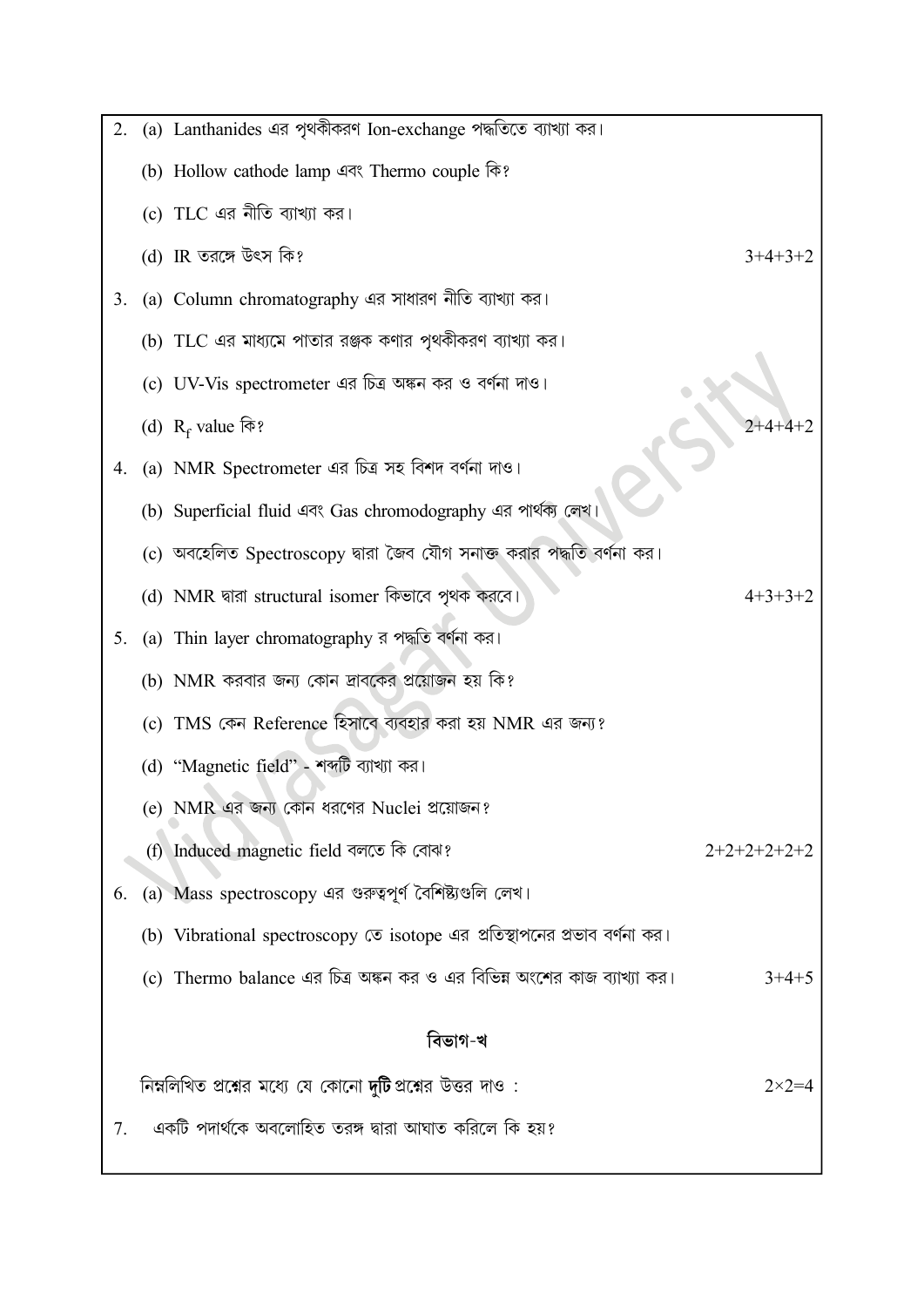| 8.  | মৌলিক কম্পন (Fundamental vibration) এবং ওভারটোন বলতে কি বোঝ?   |
|-----|----------------------------------------------------------------|
| 9.  | Spin-Spin splitting কাকে বলে? Coupling constant বলতে কি বোঝ?   |
| 10. | Mass-spectrometry এর মৌলিক নীতি ব্যাখ্যা কর।                   |
|     | (Practical: Marks - 20)                                        |
| 1.  | $15 \times 1 = 15$<br>Determine the isoelectric pH of Protein. |
|     | Or,                                                            |
|     | Derive the titration curve of amino acid.                      |
|     | Or,                                                            |
|     | Analyse the IR spectra of amine and alcohol.                   |
| 2.  | Laboratory Notebook<br>$\overline{2}$                          |
| 3.  | Viva Voce<br>3                                                 |
|     | বঙ্গানুবাদ                                                     |
|     | যে কোনো <b>একটি</b> প্রশ্নের উত্তর দাও :<br>$1 \times 15 = 15$ |
| 1.  | শ্রোটিন এর isoelectric pH নির্ণয় কর                           |
|     | অথবা,                                                          |
|     | amino acid এর টাইট্রেশন curve বাহির কর।                        |
|     | অথবা,                                                          |
|     | অ্যালকোহল ও অ্যামিন এর IR spectra বিশ্লেষণ কর।                 |
| 2.  | Laboratory Notebook<br>$\overline{2}$                          |
| 3.  | Viva Voce<br>3                                                 |
|     |                                                                |
|     |                                                                |
|     |                                                                |
|     |                                                                |
|     |                                                                |
|     |                                                                |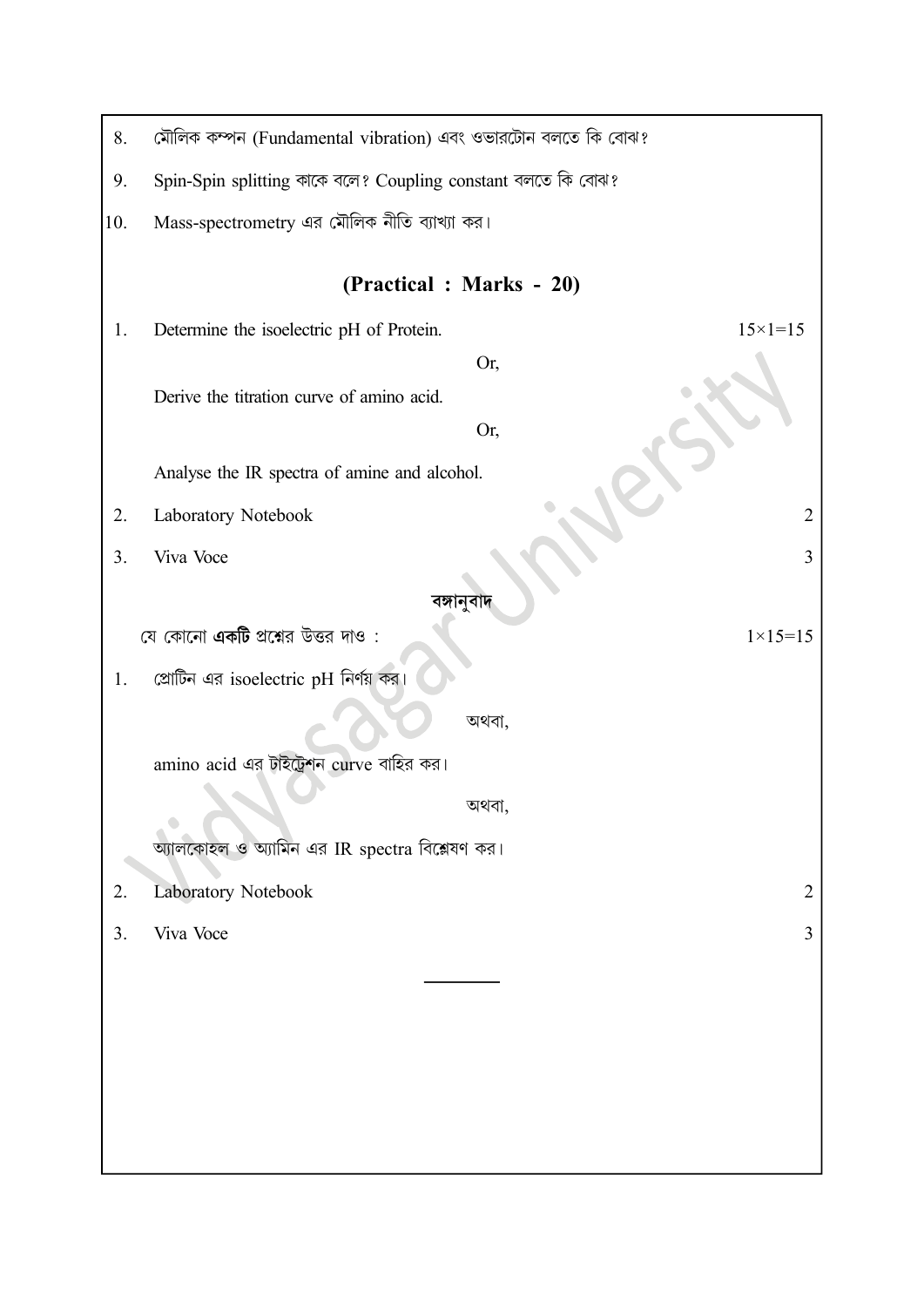# (Organometallics, Bioinorganic Chemistry, Polynuclear hydrocarbons and UV, IR Spectroscopy)

Or,

#### Group - A

|    |      | UUU                                                                                                   |                    |
|----|------|-------------------------------------------------------------------------------------------------------|--------------------|
|    |      | Answer any <i>three</i> questions from this group:                                                    | $12 \times 3 = 36$ |
| 1. |      | (i) Explain 18 electrons rule in case of $Co_2(CO)_8$ .                                               |                    |
|    |      | (ii) Write down the reaction of Ferrocene with n-BuLi.                                                |                    |
|    |      | (iii) Write explanatory notes on $Na^+/K^+$ pump.                                                     |                    |
|    |      | (iv) How will you prepare sodium nitropruside? Mention two important properties.                      | $3+2+4+3$          |
| 2. |      | (i) How will you prove that two benzene rings in naphthalene are ortho fused?                         |                    |
|    |      | (ii) Write down the possible oxidation state of Iron and Nickel?                                      |                    |
|    |      | (iii) How will you distinguish hydrogen bonded alcohol from free alcohol?                             |                    |
|    |      | (iv) Write notes on Claisen ester condensation.                                                       | $4+2+3+3$          |
| 3. |      | (i) Discuss the structure of $[Co(NH_3)_6]$ in light of VBT theory. Discuss the magnetic<br>property. |                    |
|    | (ii) | Synthesize Isobutyric acid and 2-butanone from ethyl acetoacetate.                                    |                    |
|    |      | (iii) Discuss the bonding in metal carbonyl complexes.                                                | 4+4+4              |
| 4. |      | (i) Why water is not usually used as a solvent in IR spectroscopy?                                    |                    |
|    |      | (ii) Synthesize following compounds from napthalene                                                   |                    |
|    |      | (a) Tetralin (b) Maleic acid                                                                          |                    |
|    |      | (iii) Write down the reaction of $KMnO4$ with $H2O2$ .                                                |                    |
|    |      | (iv) Discuss the role of $Mg^{2+}$ ions in energy production and chlorophyll.                         | $3+4+2+3$          |
| 5. | (i)  | Discuss the role of $Ca^{2+}$ in blood clotting.                                                      |                    |
|    | (ii) | Why picrate complexes are colored? Explain with its structure.                                        |                    |
|    |      | (iii) What is meant by bathochromic shift? Explain with a suitable example.                           | $4+4+(2+2)$        |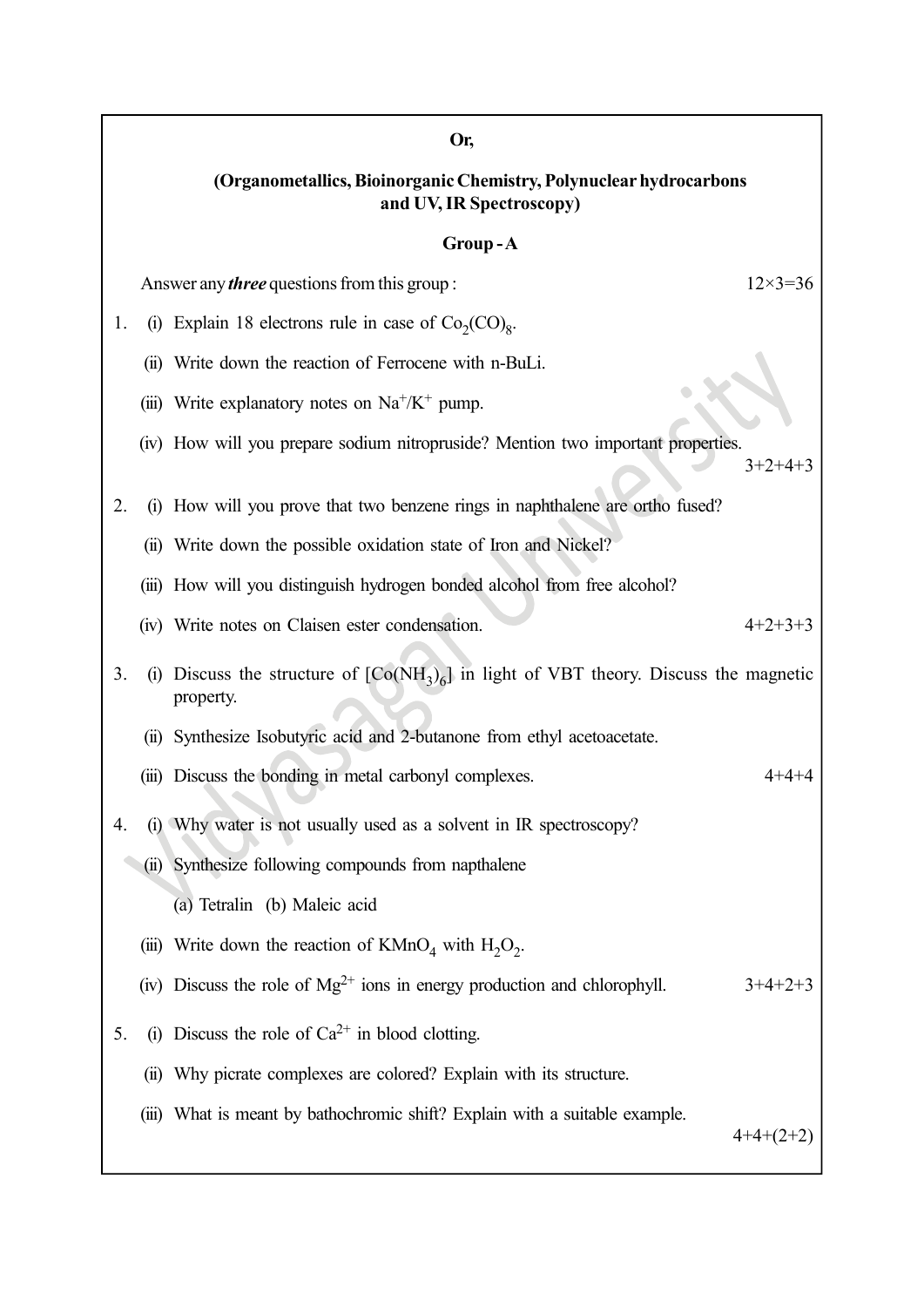- (i) How is ethyl acetoacetate prepared? 6.
	- (ii) Describe the structure and bonding in Zeise's salt.
	- (iii) Write down the preparation and two important properties of  $K_2Cr_2O_7$  and  $K_4[Fe(CN)_6]$  $2+4+(3+3)$

#### Group - B

Answer any *two* questions from this group :

- $\lambda_{\text{max}}$  of aniline is 280 nm, but that of anilium ion is 203 nm Explain. 7.
- 8. Define Fingerprint region.
- Write down the possible isomers of  $CrCl<sub>3</sub>$ .6H<sub>2</sub>O 9.
- 10. Write down the symptoms of calcium deficiency.

#### বঙ্গানুবাদ

#### বিভাগ - ক

(জৈব ধাতব যৌগসমূহ বায়ো-ইনঅরগ্যানিক, পলিনিউক্লিয়ার হাইড্রোকার্বন এবং UV, IR স্পেকট্রোস্কোপি) নিম্নলিখিত যে কোনো তিনটি প্রশ্নের উত্তর দাও:  $12\times3=36$ 

- (i)  $Co_2(CO)_8$  এর ক্ষেত্রে  $18e^{\Theta}$  rule ব্যাখ্যা কর। 1.
	- (ii) ফেরোসিনের সঙ্গে n-BuLi এর বিক্রিয়া লেখো।
	- (iii) সোডিয়াম-পটাশিয়াম পাম্প টীকা লেখ।
	- (iv) সোডিয়াম নাইট্রোপ্রুসাইডের প্রস্তুতি লেখ। এর দুটি প্রধান বিক্রিয়া উল্লেখ কর।  $3+2+4+3$
- (i) প্রমান কর যে ন্যাপথালিনের দুটি বেঞ্জিন শৃঙ্খল পরস্পর অর্থো অবস্থানে আবদ্ধ থাকে। 2.
	- (ii) Fe এবং Ni এর সম্ভাব্য জারন স্তরগুলি লেখো।
	- (iii) হাইড্রোজেন বন্ধনে আবদ্ধ অ্যালকোহলকে free অ্যালকোহল থেকে কীভাবে সনাক্ত করবে?
	- (iv) টীকা লেখ ক্লেইসেন এস্টার কনডেনসেশন।

 $4+2+3+3$ 

 $2 \times 2 = 4$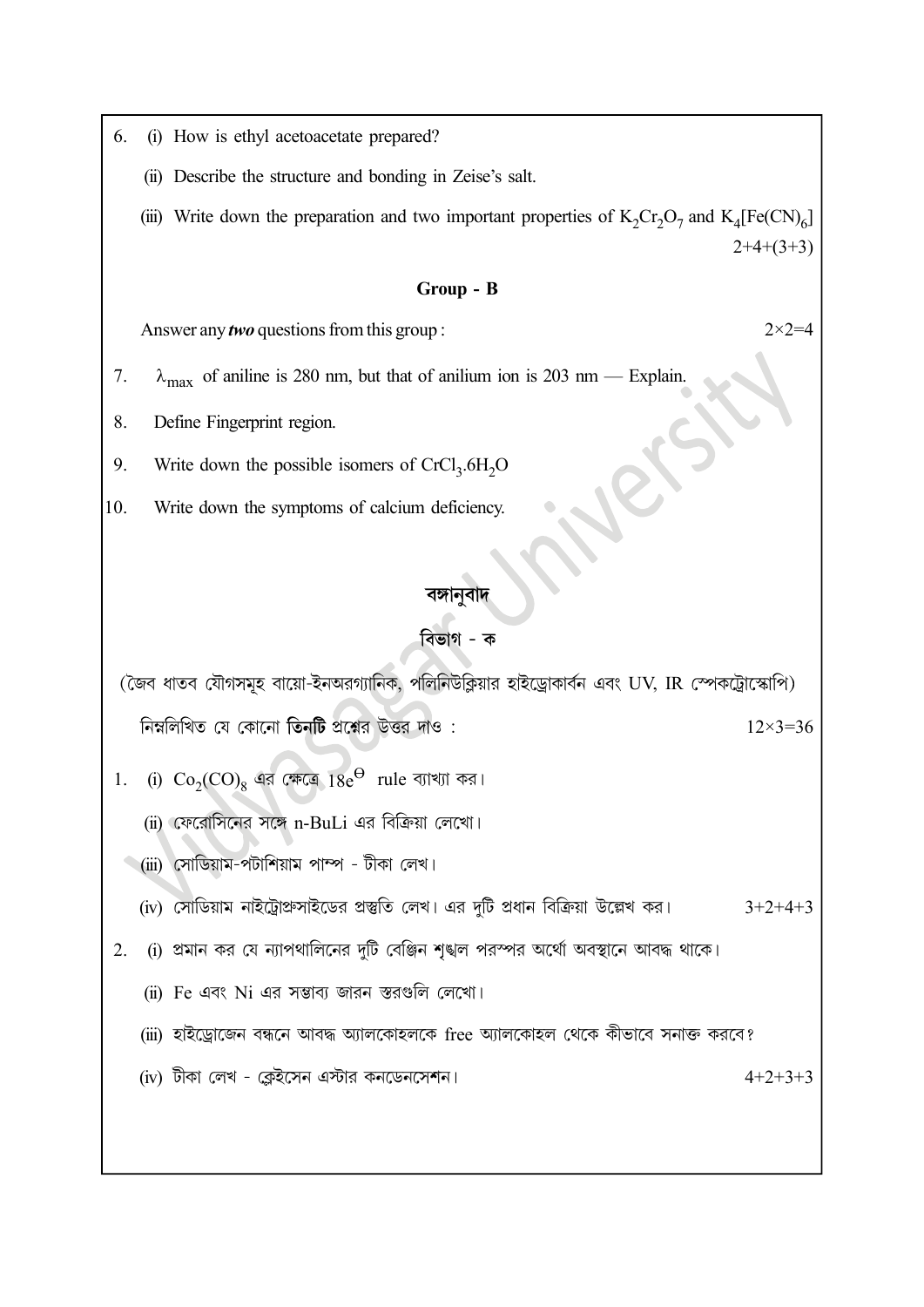|     | 3. (i) VBT অনুসারে $\left[\mathrm{Co(NH_3)}_6\right]^{3+}$ এর গঠন ব্যাখ্যা করো। চৌম্বকীয় ধর্মও ব্যাখ্যা করো। |                  |
|-----|---------------------------------------------------------------------------------------------------------------|------------------|
|     | (ii) ইথাইল অ্যাসিটো অ্যাসিটেট থেকে আইসোবিউটাইরিক অ্যাসিড এবং 2-বিউটানোন প্রস্তুত করো।                         |                  |
|     | (iii) মৌল কার্বনিল কমপ্লেক্সের বন্ধন ব্যাখ্যা করো।                                                            | $4 + 4 + 4$      |
| 4.  | (i) IR স্পেকট্রোস্কোপিতে কেন জল সাধারণত দ্রবন হিসেবে ব্যবহৃত হয় না? IR স্পেকট্রোস্কোপির শর্তগুলি<br>লেখো।    |                  |
|     | (ii) ন্যাপথলিন থেকে নিম্নলিখিত যৌগগুলি প্ৰস্তুত কর।                                                           |                  |
|     | (a) টেট্ৰালিন (b) ম্যালিক অ্যাসিড                                                                             |                  |
|     | (iii) KMnO <sub>4</sub> এর সঙ্গে H <sub>2</sub> O <sub>2</sub> এর বিক্রিয়াটি লেখো।                           |                  |
|     | (iv) ক্লোরোফিল ও সংশ্লিষ্ট শক্তি উৎপাদনে $\text{Mg}^{2+}$ আয়নের ভূমিকা আলোচনা করো।                           | $3+4+2+3$        |
| 5.  | (i) রক্ত জমাট বাঁধা প্রক্রিয়ায় ${\rm Ca^{2+}}$ এর ভূমিকা আলোচনা কর।                                         |                  |
|     | (ii) পিকরেট জটিল যৌগটি রঙিন কেন গঠনসহ ব্যাখ্যা কর।                                                            |                  |
|     | (iii) ব্যাথোক্রোমিক শিফ্ট বলতে কী বোঝ? একটি উদাহরণ সহযোগে ব্যাখ্যা কর।                                        | $4+4+(2+2)$      |
| 6.  | (i) অ্যাসিটো অ্যাসেটিক এস্টারের প্রস্তুতি বিক্রিয়াসহ আলোচনা কর।                                              |                  |
|     | (ii) Zeise's salt এর গঠন এবং বন্ধন আলোচনা কর।                                                                 |                  |
|     | (iii) $K_2Cr_2O_7$ এবং $K_4[Fe(CN)_6]$ এর প্রস্তুতি এবং দুটি প্রধান ধর্ম লেখ।                                 | $2+4+(3+3)$      |
|     |                                                                                                               |                  |
|     | বিভাগ - খ                                                                                                     |                  |
|     | নিম্নলিখিত যে কোনো দুটি প্রশ্নের উত্তর দাও :                                                                  | $2 \times 2 = 4$ |
| 7.  | অ্যানিলিনের $\lambda_{\text{max}}$ 280nm কিন্তু অ্যানিলিনিয়াম আয়নের 203 nm — ব্যাখ্যা করো।                  |                  |
| 8.  | Fingerprint region কে সংজ্ঞায়িত করো।                                                                         |                  |
| 9.  | $CrCl3.6H2O$ এর সম্ভাব্য আইসোমারগুলি অঙ্কন করো।                                                               |                  |
| 10. | ক্যালসিয়ামের অভাবজনিত লক্ষণগুলি লেখো।                                                                        |                  |
|     |                                                                                                               |                  |
|     |                                                                                                               |                  |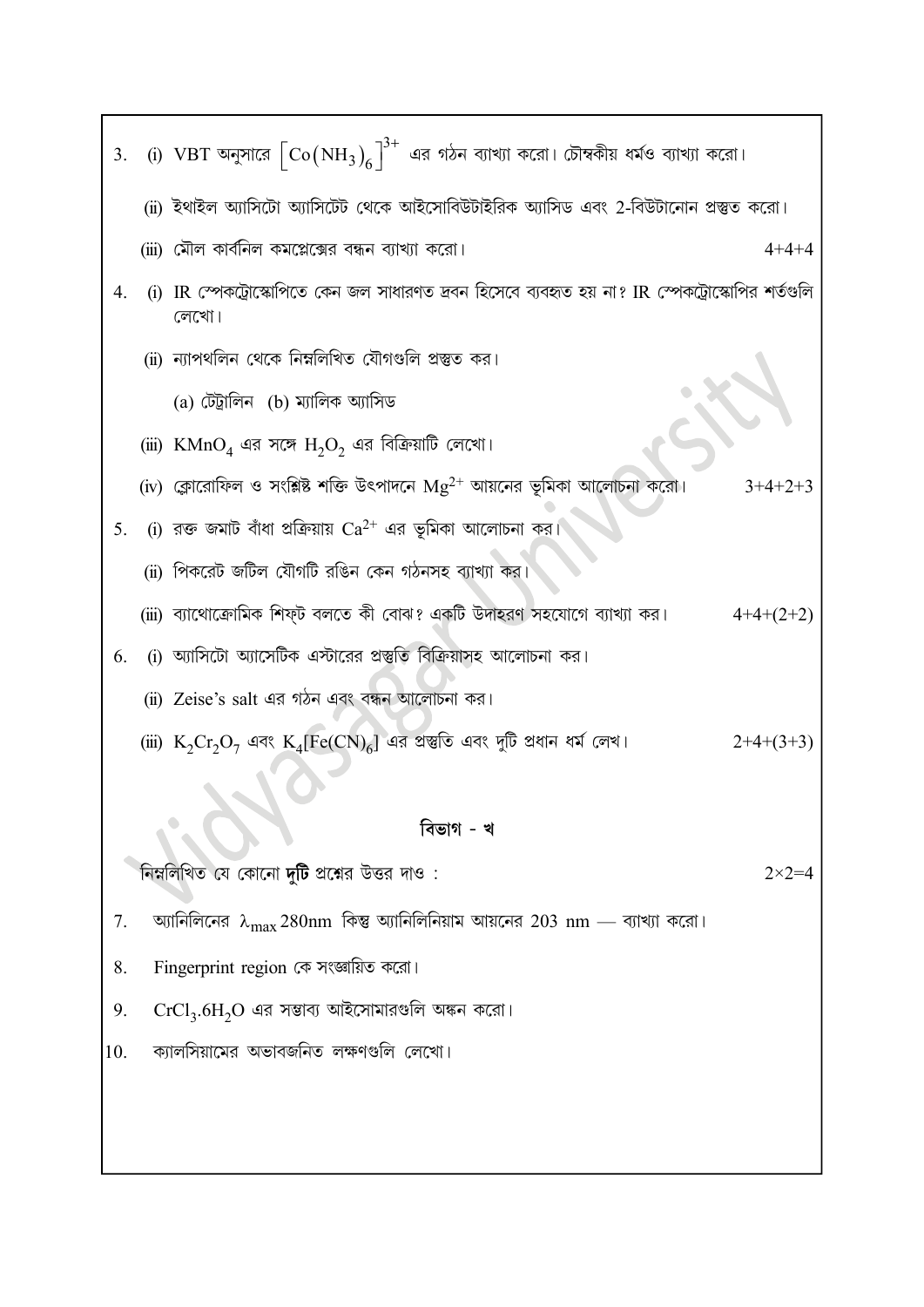### (Practical : Marks - 20)

#### Group - A

Answer any one question from the following :  $15 \times 1 = 15$ 

- 1. (a) Describe the procedure of Lassaigne's test used in the detection of special element in a given organic compound.
	- (b) How is the special element 'Nitrogen (N)' detected in organic compound? Give reactions.  $(6+9)$
- 2. (a) How are the aldehyde and nitro groups detected in unknown organic compound? Give reactions.
	- (b) How will you prepare tetraamine copper(II) sulphate?  $(8+7)$
- 3. How do you separate  $Fe^{3+}$  and  $Al^{3+}$  by paper chromatography? Give necessary conditions.  $(7\frac{1}{2} + 7\frac{1}{2})$

#### Group - B

Answer any one question from the following :  $5 \times 1 = 5$ 

- 4. Define  $R_f$ . What do you mean by 'Stationary phase' and 'Mobile phase' in paper Chromatography? (3+2)
- 5. Write down the confirmative test of carboxylic acid group in an organic compound. In NaHCO<sub>3</sub> test, where from the carbon dioxide gas is evolved?  $(3+2)$
- 6. Describe the preparation of tetraamine carbonato cobalt(III) nitrate. 5

#### বঙ্গানুবাদ

#### বিভাগ-ক

নিম্নলিখিত যে কোনো **একটি** প্রশ্নের উত্তর দাও :

- 1. (ক) জৈব যৌগে উপস্থিত বিশেষ মৌলগুলিকে সনাক্তকরণের জন্য ল্যাসাইনের পরীক্ষাটি কীভাবে করা হয় ?
	- (খ) নাইটোজেন সনাক্তকরণের পরীক্ষা রাসায়নিক বিক্রিয়া সহ লেখ। (6+9)

 $15\times1=15$